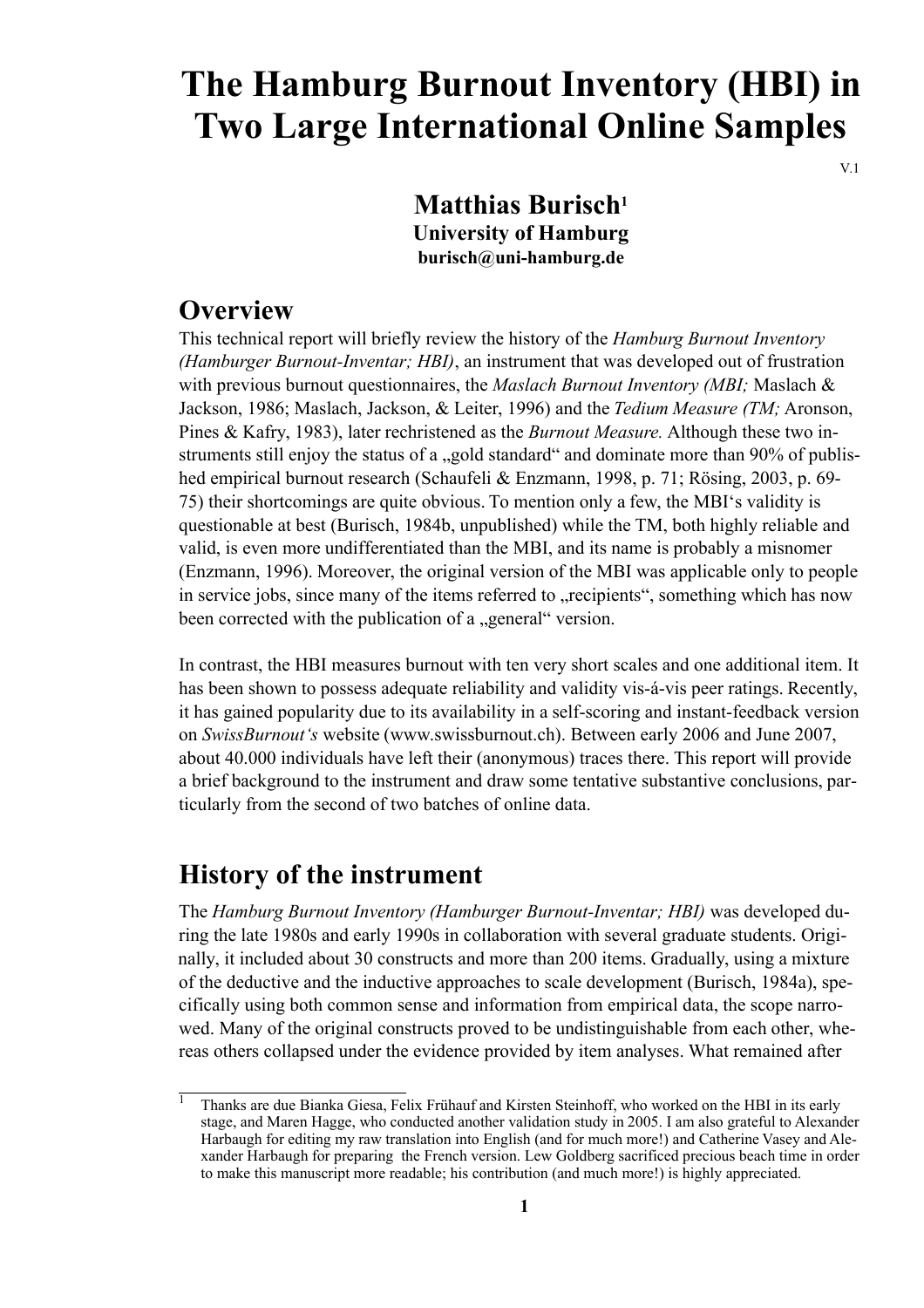the initial stage — not very well documented since two of the projects were never finished — were 39 items in 10 scales. A little later, item 40 ( $\Lambda$ I am in the middle of a crisis from which I find no way out") was added. It serves as a 1-item capsule measurement of burnout and is not scored on any of the scales.

Compared to standard personality inventories, both German language and English, an average scale length of just 3.9 items may appear too short. However, the well-known relation between scale length and reliability may not hold for scale length and validity in all cases. To obtain maximally valid scales, three to eight items may be optimal (Burisch, 1997).

For various reasons a couple of items and two full scales may be added in the near future.

The HBI has been employed in a few theses and dissertations, but to my knowledge the only published account of this is Frick and Filipp (1997).

In the spring of 2006, the HBI was posted on *SwissBurnout* 's website; soon after it was made self-scoring. Its major advantages over other measures seem to be threefold: (a) With ten scales and an additional item, it provides a much more differentiated picture than the MBI or the TM, although many of its scales intercorrelate substantially . (b) Some validity information is available, and that looks encouraging. (c) There are rough norms for the German version of the HBI, while those are lacking for both the MBI and the TM.

Between March and November of 2006 more than 17000 users have completed the Ger man language HBI on the *SwissBurnout* website. These data, omitting incomplete records, comprise SWB Sample 1 ( $N = 16,273$ ).

Late in 2006, some technical improvements were implemented at the website, and English and French versions were introduced. Feedback was provided only if the respondent had answered *all* items. Moreover, more differentiated demographic questions were introduced. Records turned in between Dec 28, 2006 and April 23, 2007 comprise SWB Sample 2  $(N = 15,939)$ .

### **Caveat**

There is no guarantee that the two SWB Samples may not contain multiple entries from individuals who "took their pulse" on a weekly basis. Nor can we exclude the possibility of people who just wanted to "play" with the device, wanting to know just how high or low scores one can obtain. This is why an additional norming system, based on sample SWB 1, was drawn. For a more detailed discussion, see the section on *Substantive Findings.* 

# **Technical Information**

### **Reliability**

For easy reference, Table 1 summarizes all available reliabilty values for the HBI's scales. These include information from three data bases, all based on paper -and-pencil questionnaires, prior to the online version, namely the thesis by Frühauf (1990), an unfinished thesis project by Steinhoff (about 1991), and a thesis by Hagge (2005).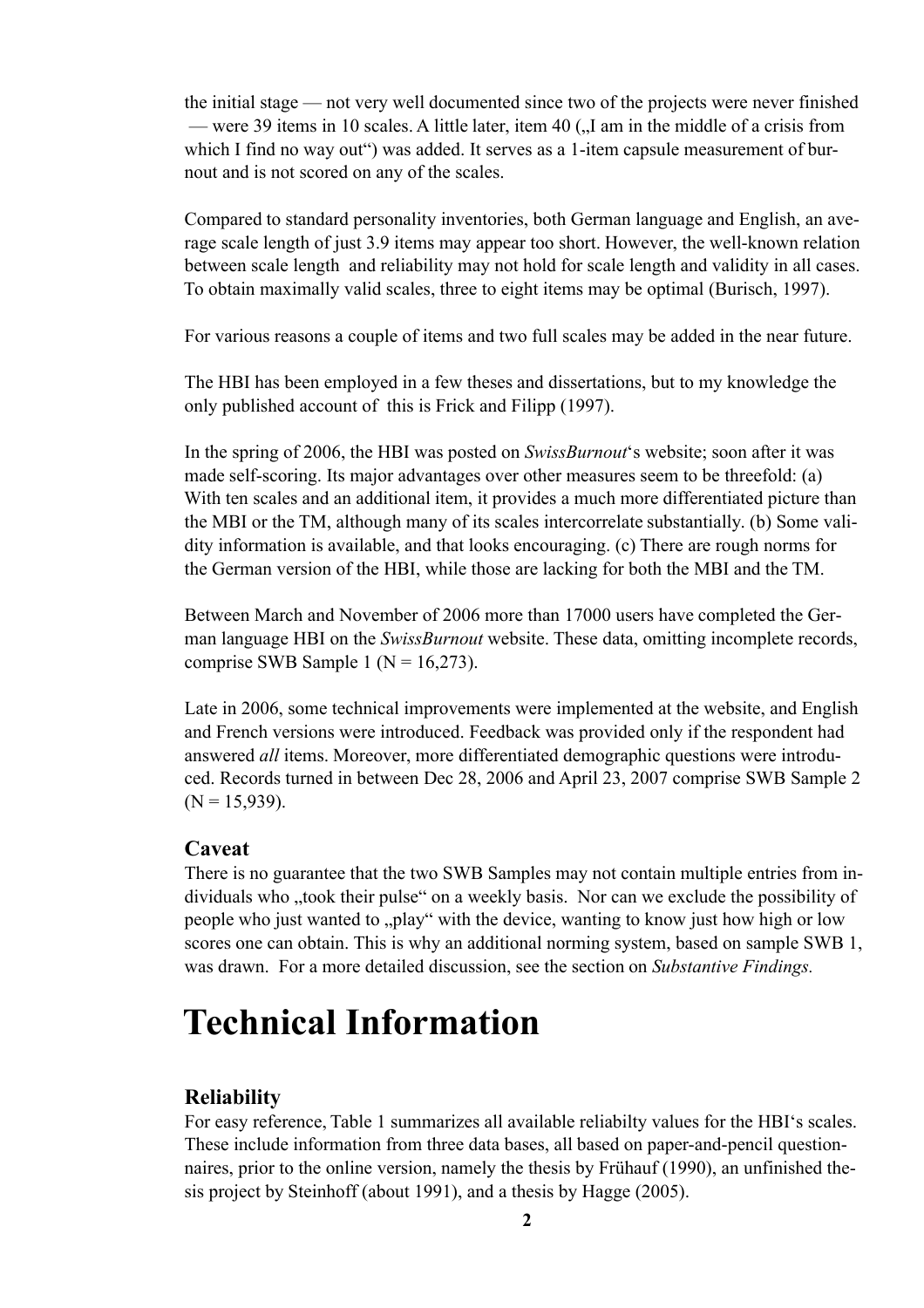|                                                                                                                                                                                                                                                                                         |    |           |                |              | Gubach's Alpha |           | Mean Alpha       |                | Validity S        |            |              | Validity     |             | Mean $r_{tc}$ |
|-----------------------------------------------------------------------------------------------------------------------------------------------------------------------------------------------------------------------------------------------------------------------------------------|----|-----------|----------------|--------------|----------------|-----------|------------------|----------------|-------------------|------------|--------------|--------------|-------------|---------------|
|                                                                                                                                                                                                                                                                                         | m  | E,        | S              | $\mathbf{H}$ | SWB1SWB2       |           |                  |                | $r_{tc}$          | Ttc-corr   |              | Tte Tte-corr |             |               |
| Scale                                                                                                                                                                                                                                                                                   |    |           |                |              |                |           |                  |                |                   |            |              |              |             |               |
| 01 Emotional Exhaustion (EE)                                                                                                                                                                                                                                                            |    |           |                |              |                |           |                  |                |                   |            |              |              |             |               |
|                                                                                                                                                                                                                                                                                         |    |           |                |              |                |           |                  |                |                   |            |              |              |             |               |
| 02 Personal Accomplishment, reversed (PA)<br>03 Distance (DIST)                                                                                                                                                                                                                         |    |           | <b>2882785</b> |              |                |           |                  | 548 35365      |                   |            |              |              |             |               |
|                                                                                                                                                                                                                                                                                         |    |           |                |              |                |           |                  |                |                   |            |              |              |             |               |
|                                                                                                                                                                                                                                                                                         |    |           |                |              |                |           |                  |                |                   |            |              |              |             |               |
|                                                                                                                                                                                                                                                                                         |    |           |                |              |                |           |                  |                |                   |            |              |              |             |               |
|                                                                                                                                                                                                                                                                                         |    |           |                |              |                |           |                  |                |                   |            |              |              |             |               |
| 04 Depressive Reaction to Stress (Jos Helplessness (HELPL)<br>06 Imer Void (VOID)<br>07 Tedium (TD)<br>08 Inability to Unwind (INUN)                                                                                                                                                    | າຕ | 24562255  |                | 20207788724  | 236 88883258   | 222222325 | 8778888752       |                | \$8\$ \$\$8\$8\$8 | 2424252844 | SXT STSPS SR |              | adawaluu da | ธุลรุลลรธุราช |
|                                                                                                                                                                                                                                                                                         |    | 875       |                |              |                |           |                  | $\overline{5}$ |                   |            |              |              |             |               |
| $\overline{\text{S}}$ (AGG<br>09 Overtaxing oneself ( $\text{OTAX}$ )<br>10 Aggressive Reaction to Stress                                                                                                                                                                               |    |           | 28             |              |                |           |                  | င္တ            |                   |            |              |              |             |               |
|                                                                                                                                                                                                                                                                                         |    |           |                |              |                |           |                  |                |                   |            |              |              |             |               |
| Means                                                                                                                                                                                                                                                                                   |    | 3.9 77 72 |                | 77           | 83             | 82        | $\boldsymbol{8}$ | $\bullet$      | $\frac{8}{3}$     | ą,         | 61 32        |              | 43          | 34            |
| egend: <i>m</i> = scale length. Data sets: F = Frühauf (1990). S = Steinhoff (unpubl.). H = Hagge (2005). SWB 1 = 16273 German SWB on-<br>line tests = Batch 1. SWB 2 = subsample of 14123 German tests, a subsample of Batch 2. $r_k$ = coefficient of inter-rater agreement. $r_{te}$ |    |           |                |              |                |           |                  |                |                   |            |              |              |             | Ш             |

Table

Frühauf (1990) administered an early HBI version to 313 adults, including 75 students, many of whom worked part-time as well, and 238 working men and women. Those volunteers also filled in the *Tedium Measure* and the **Freiburger Persönlichkeits-Inven***tar* (FPI-R; Fahrenberg, Selg, & Hampel, 1984) for comparison. The first 39 items of the present HBI version were selected on the basis of that study.

In Steinhoff (1991; unpubl.) a sample of 182 adults completed the 40-item HBI version (CRISIS item added in the meantime) and also named two peers who would independently and anonymously rate her or him on 9 point rating scales. She also administered the short form of the *Freiburger Persönlichkeits-Inventar* (FPI-K; Fahrenberg  $&$  Selg, 1970) which contains eight 7-item scales.

Astudy by Hagge (2005) followed the same format as that of Steinhoff, with 77 subjects. For benchmarking purposes, she included the *NEO-FFI*  (Borkenau & Ostendorf, 1993) and the *Oldenburg Burnout Inventory* (Ebbinghaus, 1986; Demerouti 1999), which comprises two scales, DIS-TANCE and EXHAUSTION, each eight items long.

Table 1 also includes reliability values from SWB samples  $1 (N =$ 16,273) and 2 (German language sub-

validity coefficient.  $r_{\text{te-corr}} =$  validity coefficient corrected for attenuation due to criterion unreliability.

validity coefficient. r<sub>ic-corr</sub> = validity coefficient corrected for attenuation due to criterion unreliability.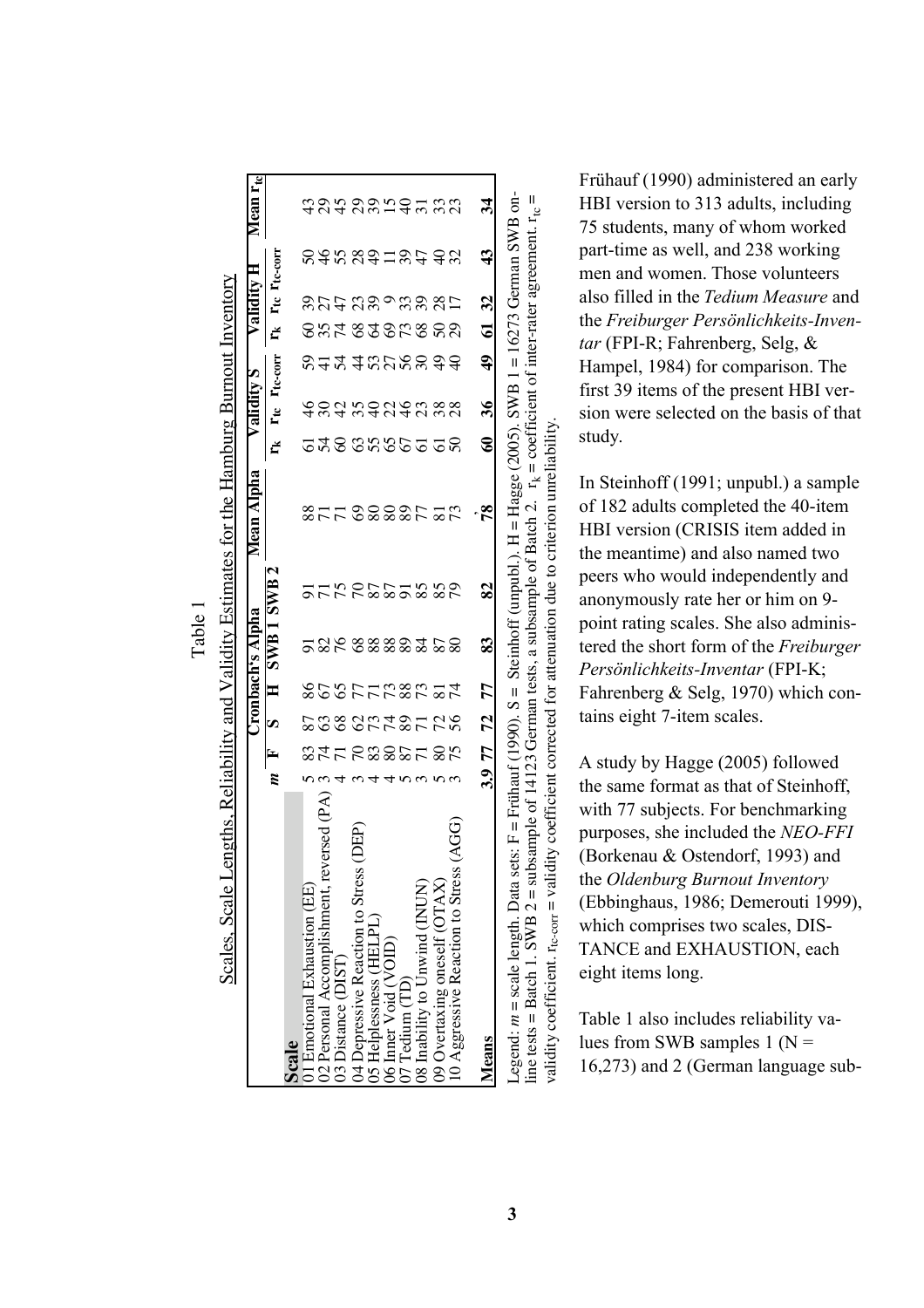16,273) and 2 (German language subsample only;  $N = 14,123$ ), which will be described below. Columns F, S, H, SWB 1, and SWB 2 of Table 1 contain alpha coefficients calculated from Frühauf's, Steinhoff's, Hagge's and the two SWB samples or subsamples, respectively. Thus, Table 1 documents the HBI's internal consistency from five independent samples.

Retest reliability has not been studied so far .

### **Validity**

The middle (Steinhoff sample) and right hand (Hagge sample) blocks of Table 1 contain a coefficient of interrater agreement  $(r_k)$ , which is simultaneously an estimate of the average rating's reliability (Winer, 1962, p. 127). The correlations between scale scores (self ratings) and peer ratings,  $r_{tc}$ , are also displayed in Table 1, as are those coefficients divided by the square root of  $r_k$  (correction for attenuation). The latter coefficients,  $r_{tc-korr}$ , estimate the validity coefficients that would have resulted had the criterion (the peer ratings) been measured error -free.

### **Discussion**

As can be gleaned from the table, there is considerable — though far from perfect — agreement among the *reliability* estimates from the various samples. Across the samples, TD (mean  $r_{tt}$  = .89) and EE (mean  $r_{tt}$  = .88) are the most reliable scales, while DEP (.69), DIST  $(0.71)$ , and PA $(0.71)$  are the least reliable. Samples SWB 1 and 2 generally yield the highest estimates, probably due to their greater heterogeneity . In view of the shortness of the scales — the first column, headed *m,* contains scale lengths — these figures are remar kably high.

Moreover, in sample SWB 2 almost all items correlate highest (part-whole corrected coefficients) with their own scales. Two items from the DEP scale correlate somewhat higher with scale HELPL, one of the VOID item correlates higher with scale EE, and one AGG item correlates higher with scales DEP , HELPLESS, and VOID. Three of these four anomalies are also present in SWB sample 1, where the picture is generally less favorable. Several options to correct this situation will be considered: (a) Leave things as is, because content considerations justify that, (b) delete the items in question, (c) replace them with others,  $(d)$  score them in another scale, or  $(e)$  merge scales that correlate substantially (e.g., scales DEPand HELPL).

*Validities* range from excellent to unsatisfactory (i.e., a coefficient of .09 for VOID in the Hagge sample, which rises to .22, when partialling out gender).

To put these findings into perspective, the mean validity coefficient of the *FPI-K*, an established though now obsolete inventory containing eight scales of seven items each, was only .29 in the Steinhoff sample, in contrast to .36 for the HBI. The HBI fared somewhat worse in Hagge's study where the comparison was with the *NEO-FFI* (five scales of twelve items each) and the *OLBI* (two scales of eight items each). While the *NEO-FFI* scored an average validity coefficient of .40 (corrected .45) and the *OLBI* of .38 (corrected .47), the HBI only reached .32 (corrected .43).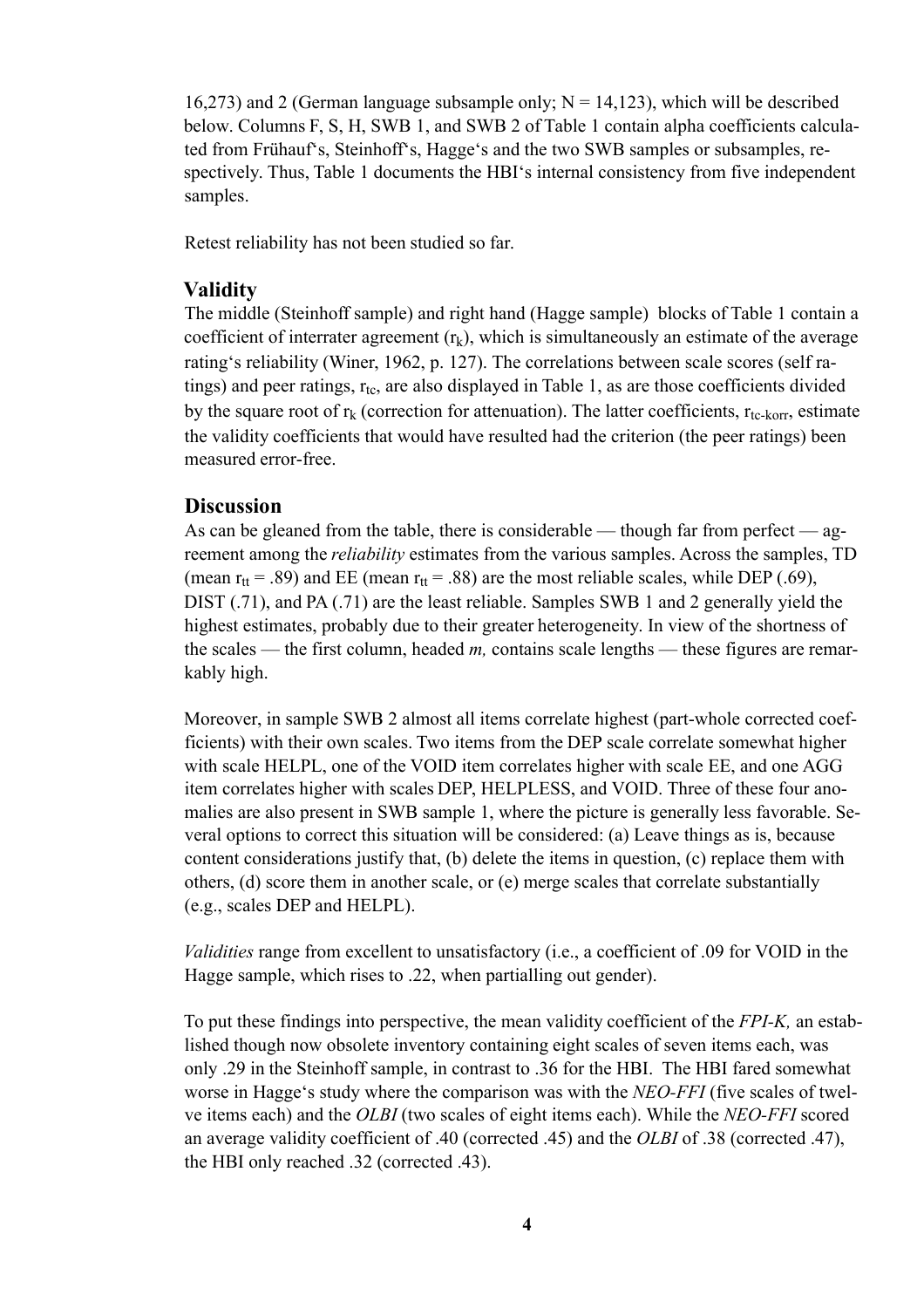# **T ab le2**

# **Gender, Occupational Status, and Language Used for the HBI** Gender, Occupational Status, and Language Used for the HBI

|                                                  |                       | <b>GERMAN</b>                                  |                         |               | ENGLISH      |                 |                       | <b>FRENCH</b> |               |
|--------------------------------------------------|-----------------------|------------------------------------------------|-------------------------|---------------|--------------|-----------------|-----------------------|---------------|---------------|
| Status                                           | male                  | female                                         | % of DE male            |               | female       | % of EN male    |                       | female        | $%$ of FR     |
| empl. with exec. functions $ 1000(13\%) $ $ 441$ |                       | $(7\%)$                                        | $\frac{1}{2}$           | 80 (18%)      | $(39)(14\%)$ |                 | 16   71 $(13\%)$      | 43 (8%)       |               |
| empl. with line resp.                            | 2386 (31%)            | 1413 (22%)                                     | 27                      | 149 (33%)     | 67 (24%)     | $\overline{30}$ | 151 (28%)             | 82 (15%)      |               |
| empl. without line resp.                         | 2578 (33%) 2808 (44%) |                                                | 38<br>                  | 76 (17%)      | 145 (16%)    | $\overline{17}$ | $192(36\%)$ 290 (53%) |               | $\frac{4}{4}$ |
| independent                                      | 883 (11%)             | 519 (8%)                                       | $\overline{\mathbf{u}}$ | 58 (13%)      | 39 (14%)     | $\overline{13}$ | 55 (10%)              | $ 35(6\%)$    |               |
| other                                            | 710 (9%)              | (14%)<br>913                                   | $\mathbf{a}$            | 61 (14%)      | $65 (23w\%)$ | $\overline{17}$ | 58 (11%)              | $ 76(14\%)$   | $\mathbf{r}$  |
| without employment                               | 172(2%)               | 300 (5%)                                       |                         | 27(6%)        | 23 (8%)      |                 | $11(2\%)$             | 23 (4%)       |               |
| Sum                                              |                       | $77729$ (100 $\frac{1000}{6394}$ (59 $100\%$ ) |                         |               |              |                 | 538 (100%) 545 (100%) |               |               |
| % of Language                                    | 55                    | 45                                             | 100                     | $\mathcal{S}$ | 38           | $\frac{1}{100}$ | 50                    | $\mathbf{S}$  | 100           |

However, many HBI constructs are probably hard to observe and rate from the outside. Thus, although the  $r_k$  value for VOID in the above example is the third highest at .69, reflecting high agreement among raters, these ratings may be of limited value. "Inner Void" may be an experience people are wary to communicate even to their closest associates because of its egothreatening impact.

# **Description of SWB Sample 2**

Respondents in SWB Sample 2 (with few exceptions) provided the following demographic information: gender, year of birth, nationality (in 13 categories), profession (to be typed in; categorization is under way), occupational status (6 categories), and workplace (i. e., Swiss canton vs. "outside Switzerland"; the latter category making up 71%). The language used  $(German = DE, English = EN, French = FR)$ and the access date were stored automatically.

Abreakdown of the sample by language, gender, and professional status is included in Table 2.

The three language-specific subsamples do not differ much on their gender composition; the FR subsample was practically perfectly balanced in gender, whereas speakers of DE were more likely (55%) and the EN subsample even more likely (62%) to be male.

Professional status was quite similar for DE and FR, whereas in the EN subsample no less than 46% were in the upper echelons of employees with executive functions or line responsibility (DE: 37%; FR 32%) and 13% of it was independent (DE: 10%; FR: 8%). At the same time, 7% of the EN subsample were unemployed, compared to only 3% of the DE and FR subsamples. The average age (computed simply as the difference between 2007 and year of birth)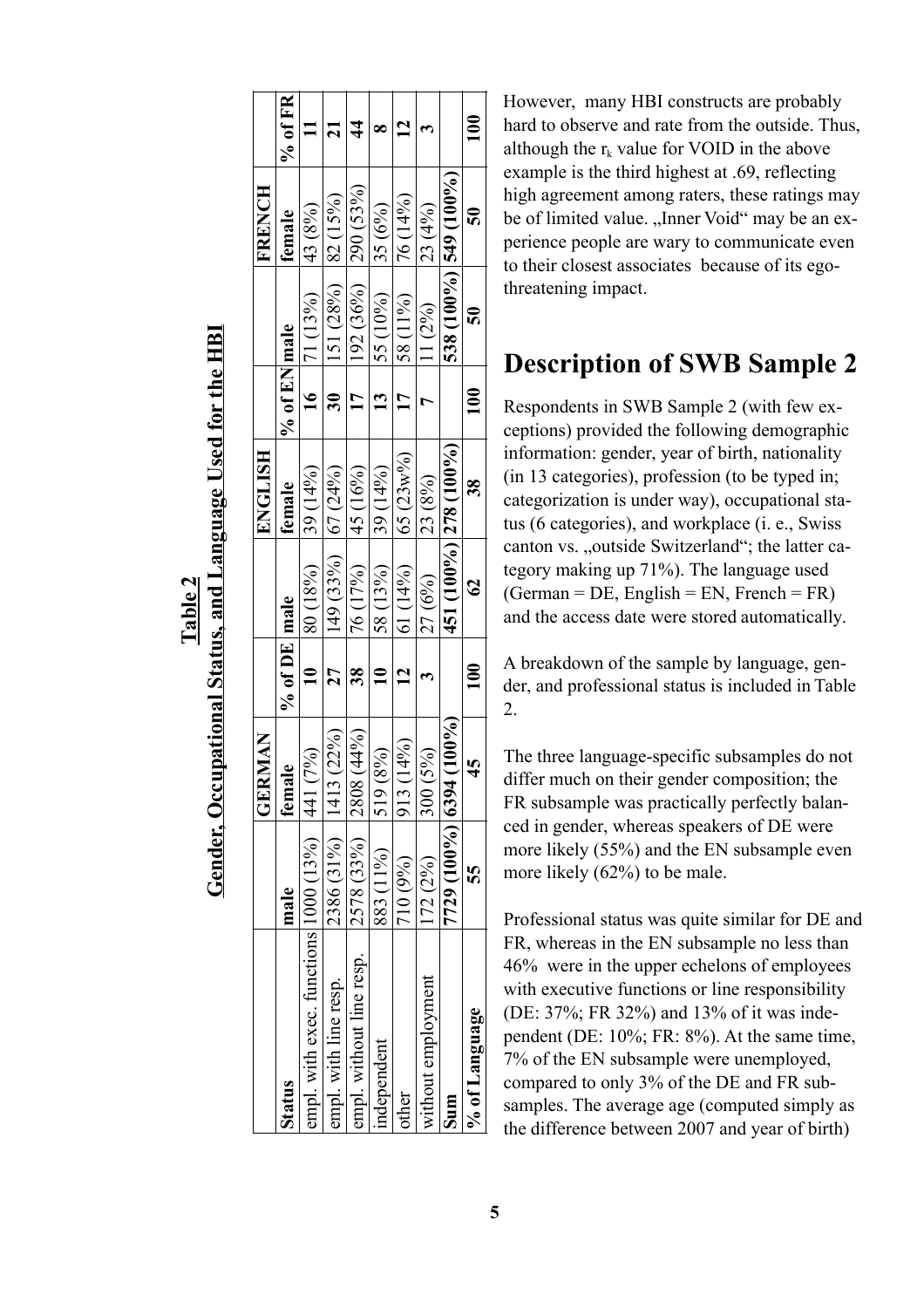| $\circ$<br>3703<br>witzerland                              | 35<br>Sub-Saharan Africa | $\frac{1}{3}$<br>ther countries the EE | 373<br>Jorth America | $\overline{6}$<br>Tes<br>lediterranean countr | $\frac{8}{3}$<br>atin America | $t$ aly | 9511<br>iermany | 324<br>France | $^{\rm 80}$<br>England | Eastern Europe | $\frac{4}{6}$ | Table 3<br>Asia and Oceania<br>ustria |
|------------------------------------------------------------|--------------------------|----------------------------------------|----------------------|-----------------------------------------------|-------------------------------|---------|-----------------|---------------|------------------------|----------------|---------------|---------------------------------------|
|                                                            |                          |                                        |                      |                                               |                               |         |                 |               |                        |                |               |                                       |
| Comparing the online samples with paper-a                  |                          |                                        |                      |                                               |                               |         |                 |               |                        |                |               |                                       |
| $SWB2$ in terms of geograph<br><b>Substantive findings</b> |                          |                                        |                      |                                               |                               |         |                 |               |                        |                |               |                                       |

was lowest for EN (33.8) and highest for DE (40.6); the French mean was 38.5.Thus, the EN subsample can be expected to score somewhat differently in terms of burnout.

Responses came literally from all over the world, as Table 3 shows, with Germany, Switzerland, and Austria contributing the most participants.

# **Substantive findings**

## **Comparing the online samples with paper-and-pencil samples**

Probably the most striking finding from SWB samples 1 and 2 is that quite persistently those online samples scored dramatically higher on burnout scales than did earlier samples,





*Legend:* Red curve = combined sample Frühauf, Steinhoff & Hagge (N = 572; all paper-pencil). Green curve: Sample SWB 2, DE only  $(N = 14123, \text{ all online})$ .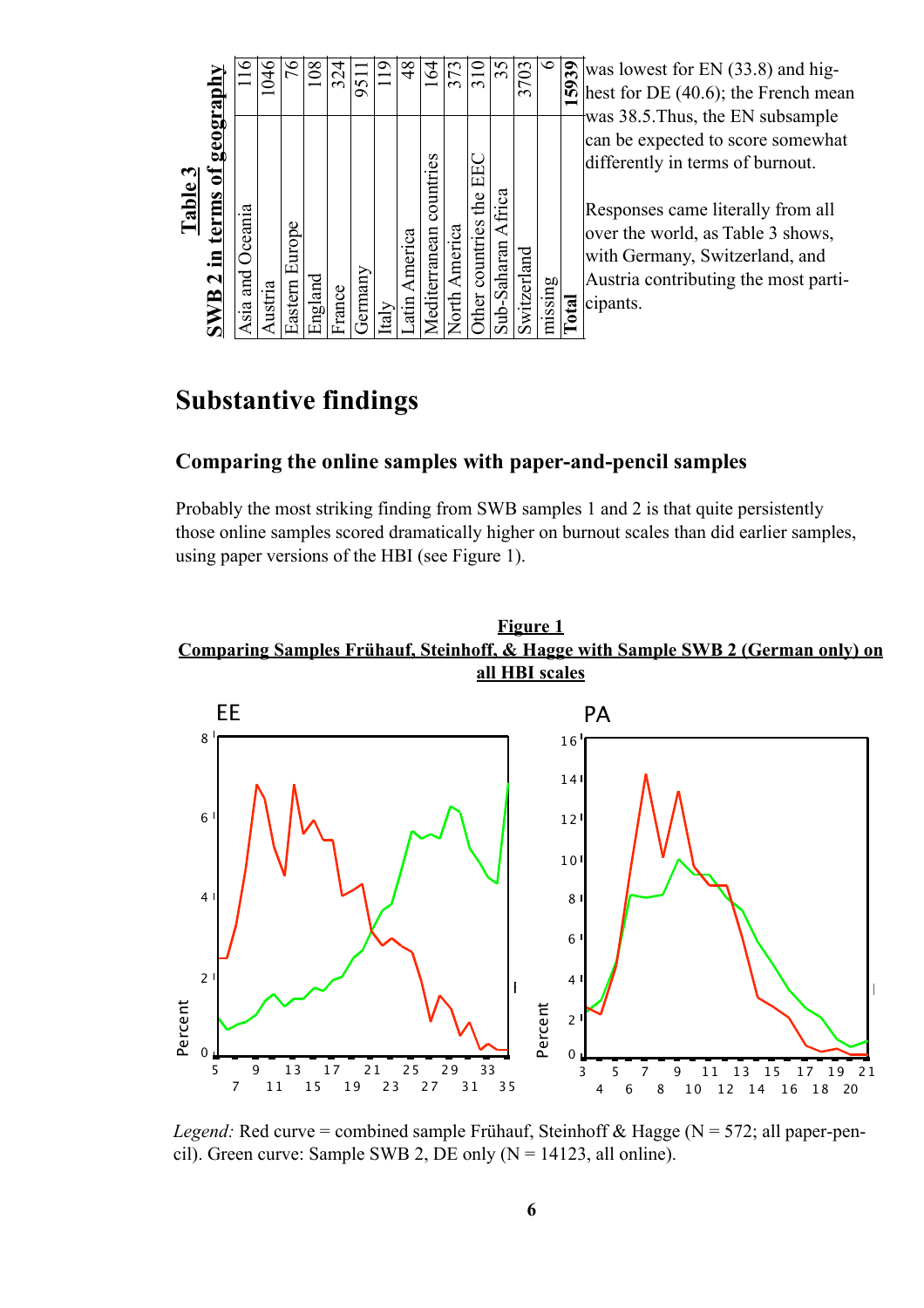

*Legend:* Red curve = combined sample Frühauf, Steinhoff & Hagge ( $N = 572$ ; all paperpencil). Green curve: Sample SWB 2, DE only  $(N = 14123,$  all online).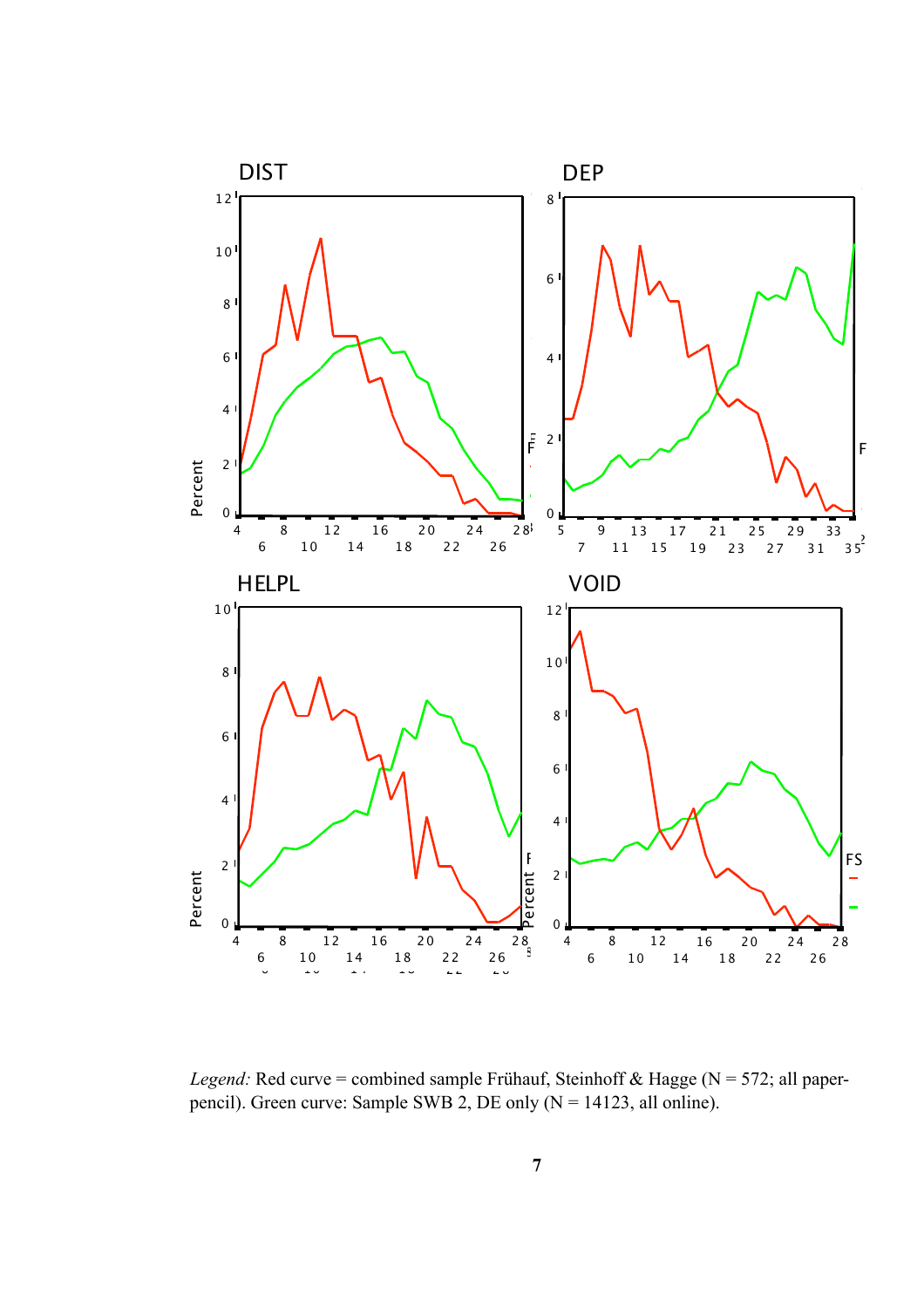

*Legend:* Red curve = combined sample Frühauf, Steinhoff & Hagge ( $N = 572$ ; all paperpencil). Green curve: Sample SWB 2, DE only  $(N = 14123,$  all online).

With the exception of scale PA, the *green* curve (sample SWB 2, German version only;  $N =$ 14123) indicates much higher means than the *red* curve (samples Frühauf, Steinhoff, and Hagge combined;  $N = 572$ ). These differences are among the most pronounced ones this writer has ever seen in several decades of empirical research. To exemplify, consider Item 40 (the CRISIS item). Whereas earlier on, only  $3\%$  of respondends answered 7 (, fully agree") to item 40 ( $\mu$ I am in the middle of a crisis of which I find no way out") — the lowest percentage of the seven response categories —, a full 21.4% of the German SWB 2 subsample did so, making this the most frequent response!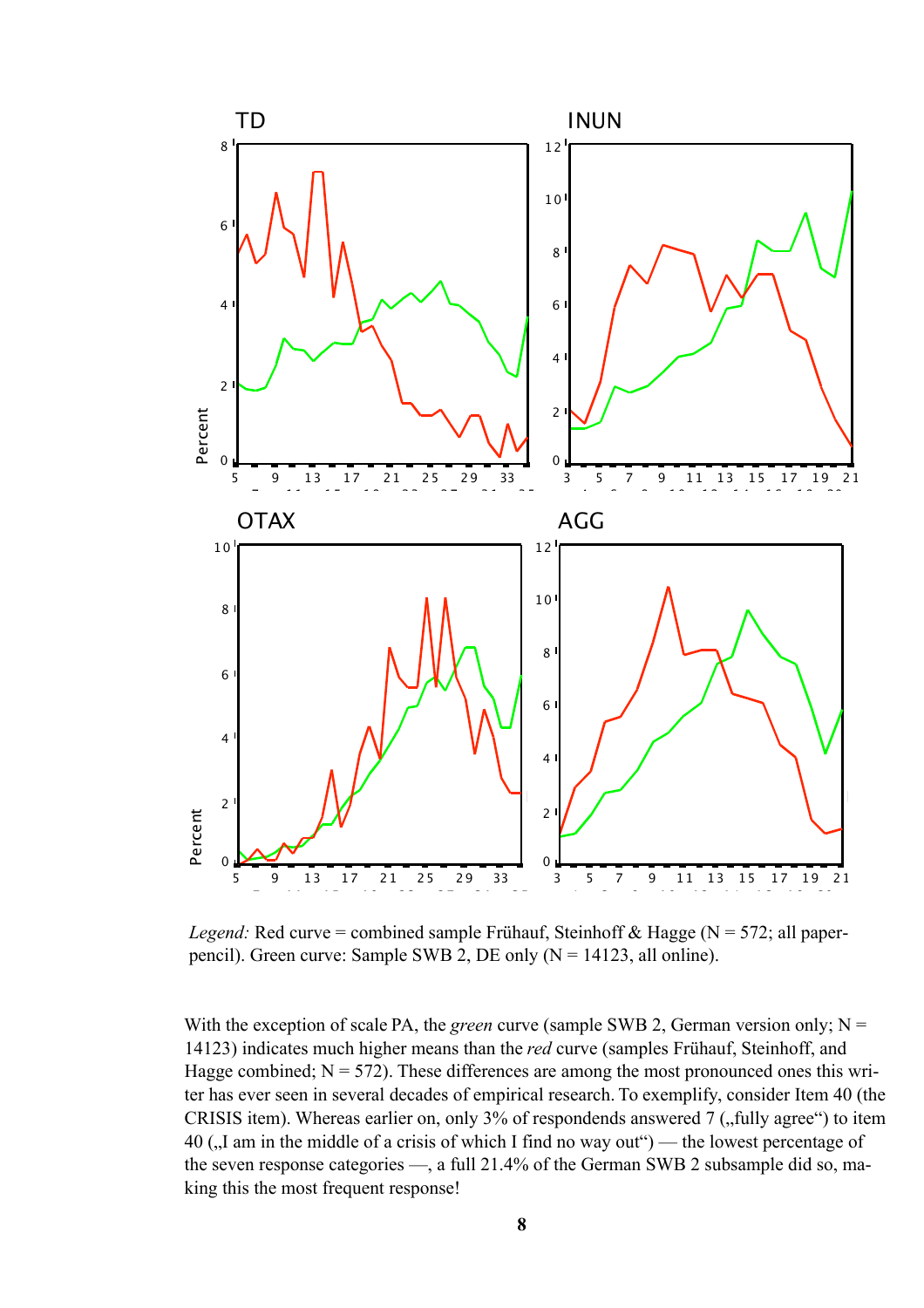Note also the more or less marked upward spike at the right hand end of the green curves above. This is an example of a ceiling effect on the scales. It means that a sizable proportion of SWB's online HBI users would have been prepared to describe their lot in even more negative ways, had test items been provided to do so.

*Why?* From hindsight, this may seem unsurprising. After all, users of *SwissBurnout* 's website, even if they got there inadvertently (i.e., not by having typed *burnout* into *Google*), must have possessed enough curiosity and invested the ten minutes to fill in the questionnaire. It is plausible that most of them did *not* do so out of sheer curiosity . In contrast, participants in the studies by Frühauf, Steinhoff, and Hagge (see above) were approached by research assistants who had been warned not to mention the ..B word", in order not to wake any sleeping dogs. Thus, although the representativeness of these early samples may be questioned — they were acquaintances or acquaintances of acquaintances of psychology students living in Northern Germany , and students were overrepresented as subjects — they most probably came closer to the "statistical norm" in Germany. At any rate, they were not systematically preselected in terms of burnout.

Before we settle for this explanation, let us examine two competing ones. One is that the HBI item content might somehow have "aged" between the early nineties and 2007. (This would more easily explain a *decline* in burnout scores, though.) Another is that living and working conditions in pertinent areas have sufficiently deteriorated over the past 15 years to be reflected in rising scores.

Fortunately, the data collected by Hagge in 2004 and 2005 are at hand to throw some light on these alternative explanations. Hagge's (2005) German-only sample of 77 adults (53% female; mean age = 39.7 yr .) was biased in terms of education: No less that 68% had graduated from high school ("Abitur") and 39% even held some academic degree. However, no students were included and socio-economic composition resembled that of SWB sample 2 (where pertinent information is available) more closely than the early samples. Does this contemporary sample exhibit signs of *more* burnout than in the early samples?

As Table 4 shows, the answer is a quite unequivocal *no*. There were only three significant differences, and two of these pointed out *less* burnout in the present decade than in the former. There are some mean differences to the contrary, namely *more* Emotional Exhaustion, *more* Inner Void, *more* Inability to Unwind, *more* Overtaxing Oneself in the 2000s. But there are also dif ferences in the opposite direction: *Less* Distancing, *less* Helplessness, *less* Tedium. And all of them are insignificant, *i.e.*, too small not to be explained by chance (sampling error).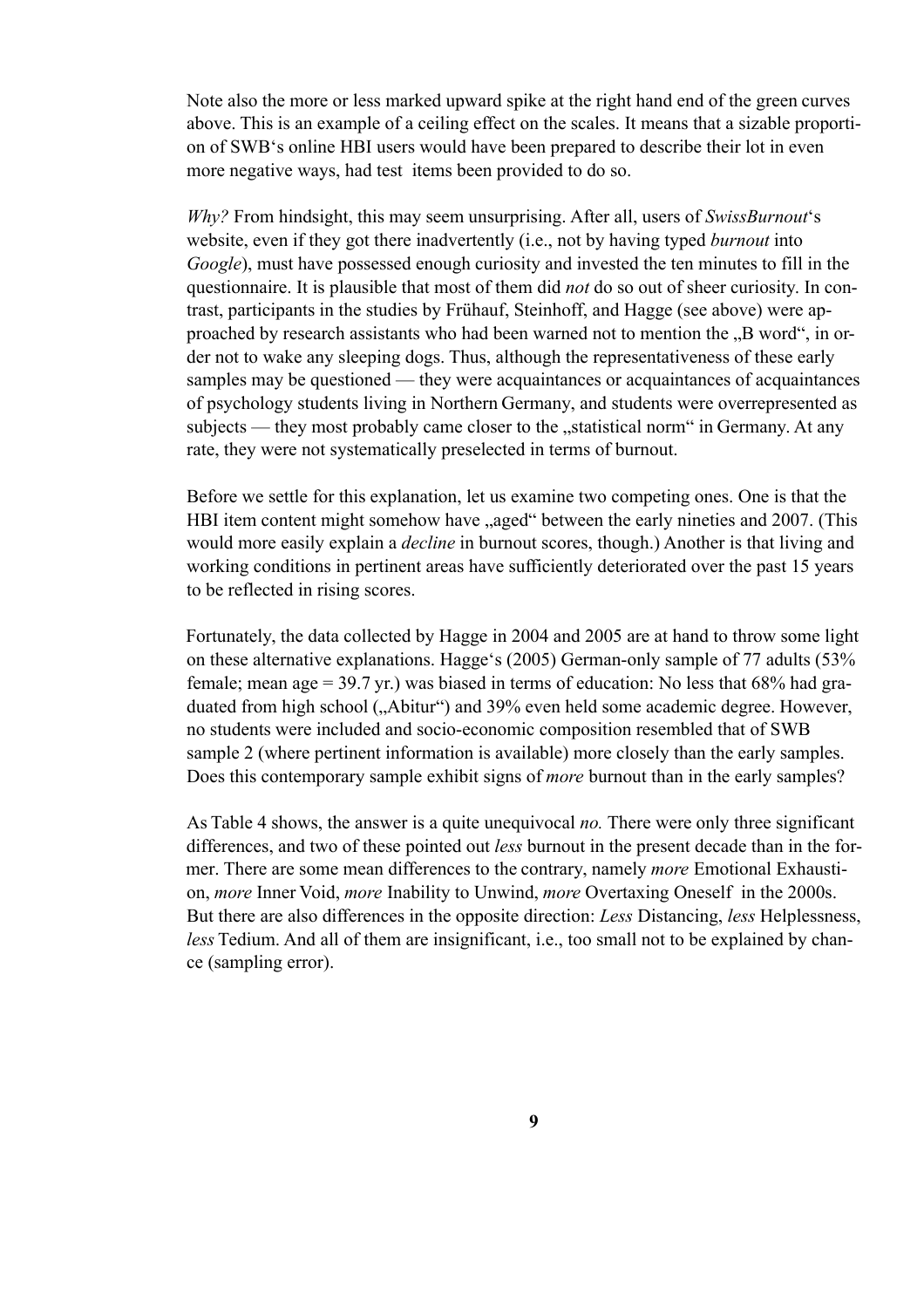Table 4 **Comparing Early Samples Frühauf & Steinhoff with 2005 Sample Hagge** 

|                                     |      | <b>Samples Frühauf &amp; Steinhoff Sample Hagge</b> |      |           |                  |
|-------------------------------------|------|-----------------------------------------------------|------|-----------|------------------|
|                                     | Mean | <b>SD</b>                                           | Mean | <b>SD</b> | $\boldsymbol{p}$ |
| 01 Emotional Exhaustion             | 15.4 | 6.4                                                 | 16.3 | 6.6       | n.s.             |
| [02 Personal Accomplishment (rev.)] | 9.0  | 3.2                                                 | 10.9 | 2.7       | .00.             |
| 03 Distance                         | 11.9 | 4.6                                                 | 11.4 | 4.6       | n.S.             |
| 04 Depressive Reaction to Stress    | 11.0 | 3.8                                                 | 9.7  | 3.6       | .01              |
| 05 Helplessness                     | 12.5 | 5.2                                                 | 12.0 | 4.4       | n.s.             |
| 06 Inner Void                       | 9.8  | 5.0                                                 | 9.9  | 4.6       | n.s.             |
| 07 Tedium                           | 14.5 | 6.9                                                 | 12.9 | 6.0       | n.s.             |
| 08 Inability to Unwind              | 11.5 | 4.4                                                 | 12.3 | 3.9       | n.s.             |
| 09 Overtaxing                       | 24.3 | 5.8                                                 | 25.4 | 5.8       | n.s.             |
| 10 Aggressive Reaction to Stress    | 11.6 | 4.2                                                 | 10.5 | 3.9       | .05              |

*Legend:* Combined sample Frühauf & Steinhoff ( $N = 495$ ; all paper-pencil). Sample Hagge,  $(N = 77;$  all paper-pencil).  $p =$  type I error probability (two-sided).

How about SWB sample 1(all German)? Frequency distributions (not shown here) are strikingly similar to the SWB 2 German subsample, with the exception of having slightly smaller means in all cases. (This latter effect is consistently significant — to be expected with samples that large — but not very strong.)

We may thus conclude with some level of confidence that the dramatically high burnout scores of SWB website users reflect a "real" self-selection phenomenon: People who visit the website suspect they are in a burnout process. To verify this, they take the test. A portion of them get confirmation of their hunch.

Either that situation tends to get more serious or/and more "hard-core users" are attracted to the SWB website. (Many caveats!)

### **Comparing the German, English, and French subsamples of SWB Sample 2**

Only SWB Sample 2 contains data from all three language-specific versions of the HBI, whereas SWB Sample 1 was all German, as were the samples collected by Frühauf, Steinhoff, and Hagge. Thus, SWB 2 provides us with the first chance to examine at national or cultural dif ferences in terms of burnout. Unfortunately , but inevitably , those are inextricably confounded with linguistic differences.

The most conspicuous finding is that EN language means are almost everywhere highest for HBI scales and the CRISIS item (the exception being scale VOID, where DEs score is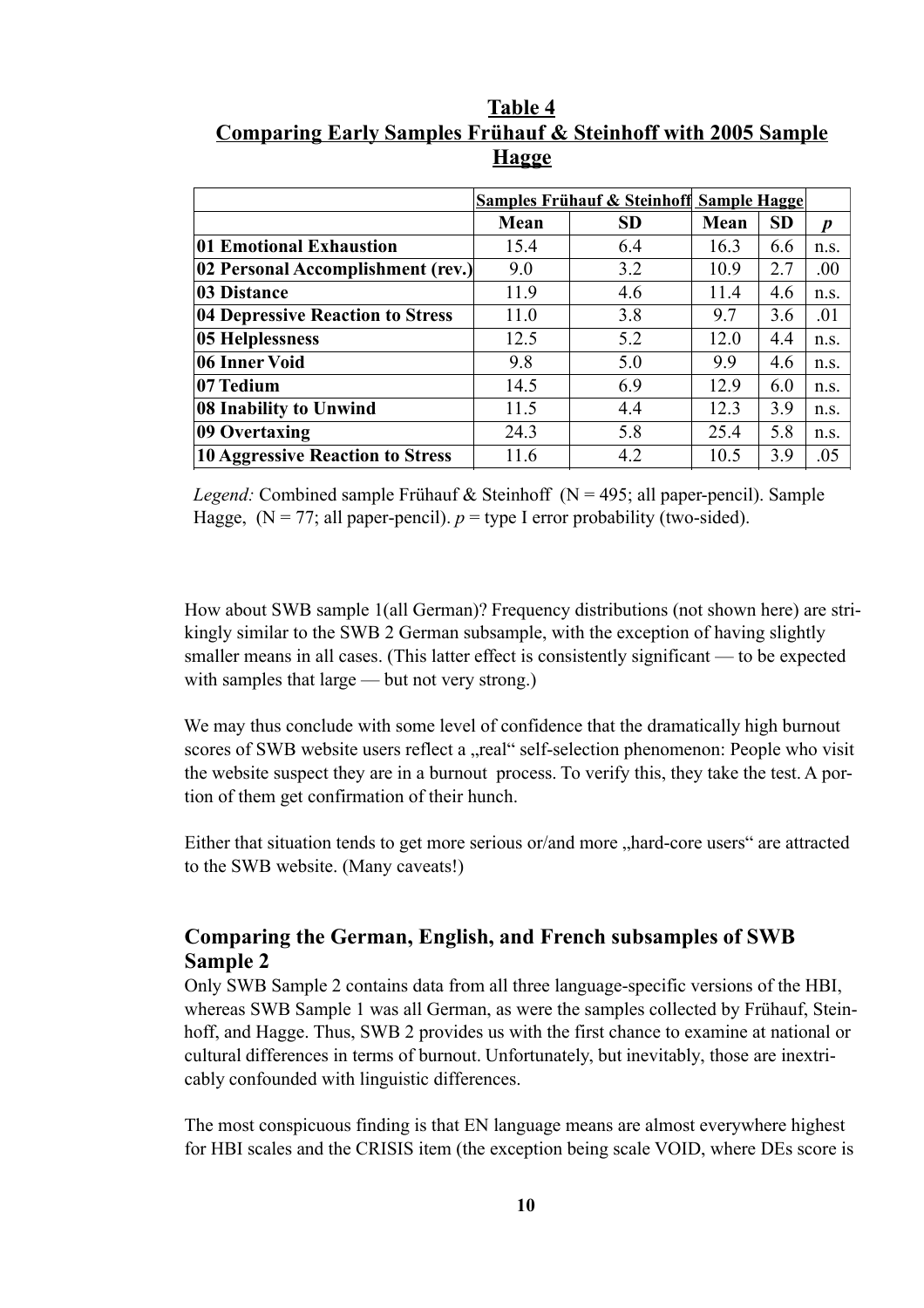the highest). In contrast, DE and FR means are generally pretty close, with DE means being the second highest for six scales while FR means are the second highest for three scales. This finding, although not reflecting a strong effect, looks pretty consistent at first glance. It holds for both sexes and all six status categories and persists after controlling for age,.

Fig. 2 provides a typical example, the dependent variable being scale Helplessness. It is also typical for the effect of status, to be discussed below.



*Legend:* Left panel men, right panel women. Green curve = English, blue curve = French, red curve = German. Rank = status group (cf. Tab. 2)

Does the somewhat special position of the EN subgroup exist also at the item level? For 30 out of 40 HBI items, it does, again controlling for age, sex and status.

The effects of language on HBI scales and the CRISIS item are highly significant, but numerically very weak. Effect size coefficients eta-squared range from a low of .006 (for scales Void and the CRISIS item) to .035 (for scale PA). What is more impressive is the consistency across scales and the lack of interactions with sex and status.

Possible explanations, not mutually exclusive, include: (a) There is a genuine effect, i.e., users from English-speaking parts of the world tend to score higher on burnout; (b) the majority of EN respondents were from North America (probably mostly the US) and England, where living and working conditions may be more conducive to burnout than elsewhere<sup>2</sup>: (c) the translation into English is non-equivalent to the DE and FR version.

In order to weigh the merits of explanation (b), separate ANCOVAs (with age as a covariate) were run, excluding all respondents who had indicated they were from North America

 $^{2}I$  am indebted to Beate Schulze, Zurich, for providing that hunch.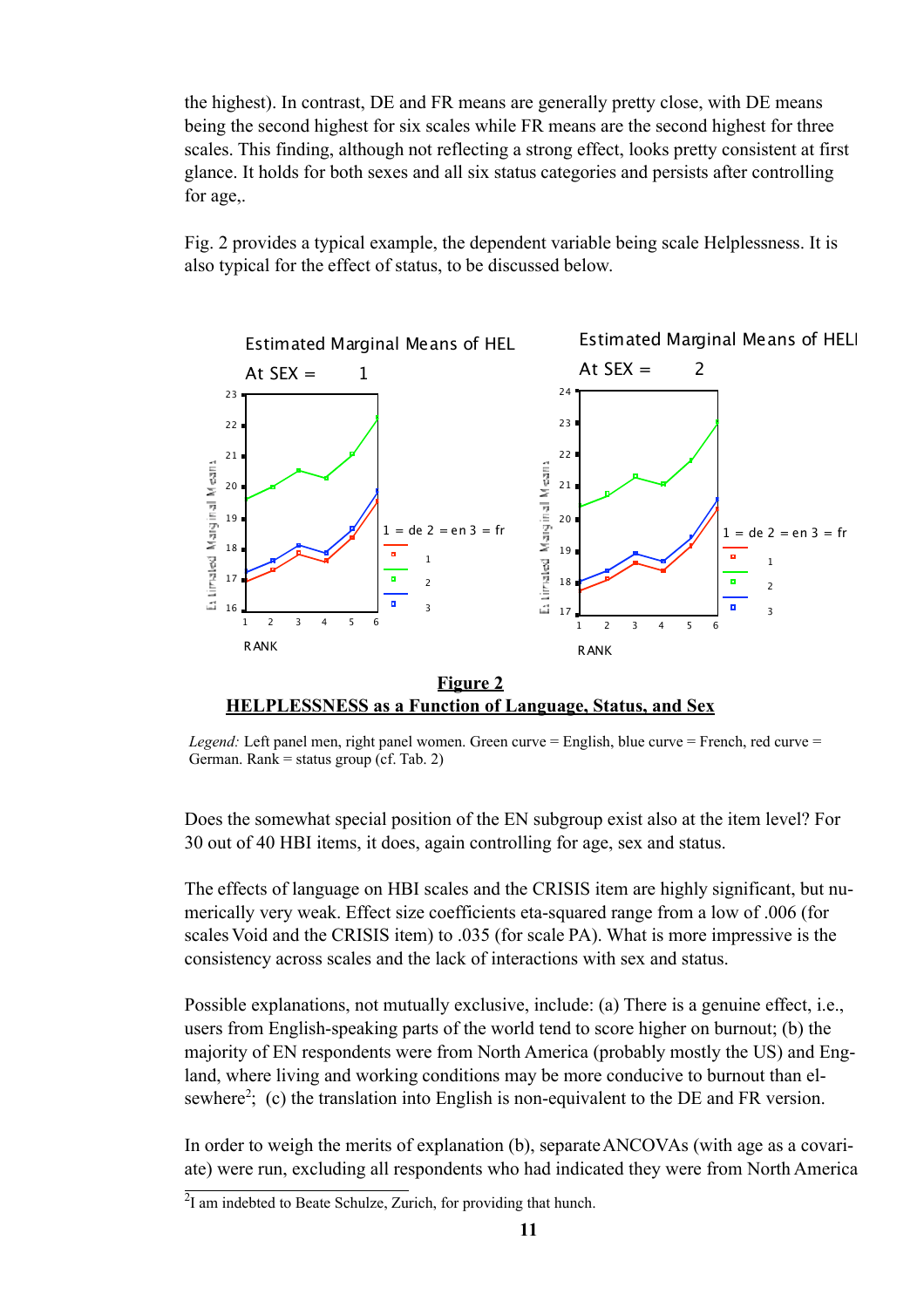$(N = 373)$  or England ( $N = 108$ ). Although that left less than half of the EN subsample, lines in the graphs tended to run parallel as before (with the exception of the CRISIS item, where complex interactions took place). And, although the differences tended to diminish somewhat, the EN curves again ran highest for six of the ten HBI scales (the remainder highlighting the DE subsample).

So, although there seems to be something to the North America/England hypothesis, explanations (a) and (c) cannot be ruled out.

### **Gender Differences**

In accord with previous research (Rösing, 2003, p. 94-95), there was not much of a difference in the way men and women described themselves in terms of burnout. Eta squared ranged from zero (for scale Void and the CRISIS item) to .015 (for scale Dist). Females scored somewhat higher on seven of the ten HBI scales; males scored somewhat higher on the remainder (namely, scales PA, DIST, and TD). This held for all three languages and for all six status groups (age controlled). For the CRISIS item, there were interactions; thus, no clear picture emerged.

All of this, of course, may still be a selection effect. Use of the Internet to this date differs for the sexes, and it probably differs differentially in various nations and language groups. Thus, the above differences, very small to begin with, may be explained that way.

### **Age Differences**

Product-moment correlations between HBI measures and age were minimal, the maximum being -.08 for PA. However, grouping age into decades  $(\leq 20 = 1; \leq 30 = 2; \dots, \leq 70 = 6,$ omitting the 22 respondents over 69) and plotting means against age categories showed some interesting nonlinear trends, of two types. For scales EE, DIST, HELPL, VOID, INUN, OTAX, AGG, and the CRISIS item, the curves were inversely U-shaped, with maxima in the twenties, thirties, or forties. See Fig. 3 for two examples (top panels). The other type, a more or less monotonic decrease with age, was found for PA and TD (see Fig. 3, lower left panel). For Scale DEP , the female curve was monotonic decreasing, the male curve more or less monotonic increasing (see Fig. 3, lower right panel). Note that the distances between maxima and minima are small, though. Again, the consistency of those trends across scales is more impressive than the size of the effects.

### **Differences Between Professional Status Groups**

Although the same reservations apply here — executives who take the time to fill in the HBI on SWB's website may differ from their unemployed counterparts in more than *one* aspect — the sheer similarity of the plots for status (separately for language and sex, and controlled for age) is stunning (for an example, cf. Fig. 2). With two exceptions, namely scales Inability to Unwind and Overtaxing Oneself, groups 6 ("unemployed") or/and 5 ("other") scored highest on the ten HBI scales and the CRISIS item. Of the nine cases in question, eight saw the Unemployed at the top.

How about minima? Well, that picture looks even clearer: Status group 1 (,,employee with executive functions") scores lowest on eight of the ten HBI scales and the CRISIS item.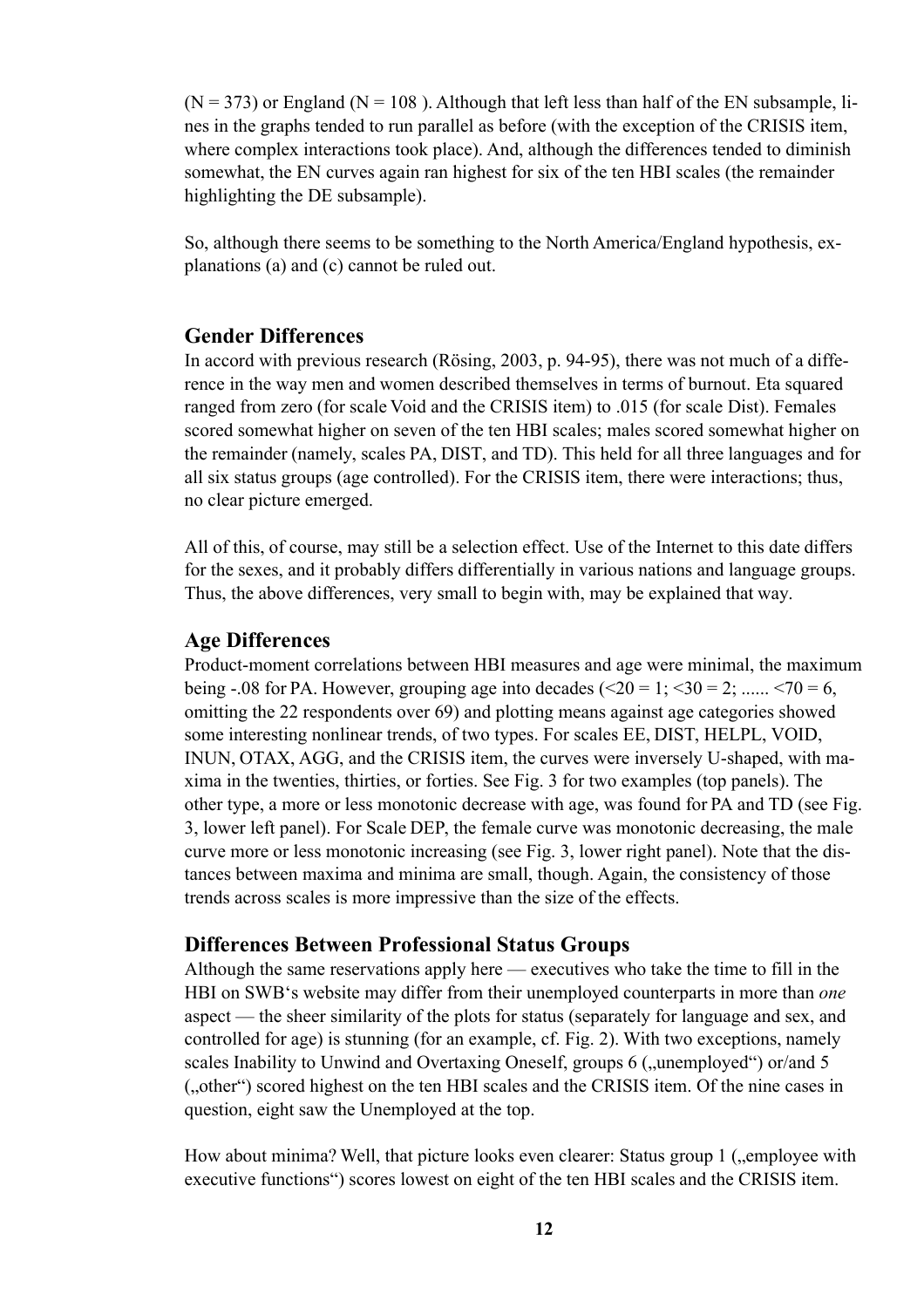15,5 2 7  $15,0$ 2 6 14,5 2 5 2 4 14,0 Mean INUNS 2 3 **SEX** 1 3,5 **SEX** Mean<sub>ED</sub> 1 1  $\overline{2}$ 2 1 3,0 2  $1,00$   $2,00$   $3,00$   $4,00$   $5,00$   $6,00$  $1,00$   $2,00$   $3,00$   $4,00$   $5,00$   $6,00$ A G E CATE G A G E CATE G  $11.5$ 14,5 14,0 11,0  $13,5$  $10,5$ 13,0  $12,5$  $10,0$ **SEX** Mean DEP4 S EX Mean PA2 12,0 1 1 1 1,5 9 , 5 2 2  $\overline{1,00}$  2,00 3,00 4,00 5,00 6,00 1,00 2,00 3,00 4,00 5,00 6,00 A G E CATE G A G E CATE G

**Figure 3 Age Trend Examples for Four HBI Scales** 

*Legend:* Top left panel: scale EE; top right panel: scale Inun; bottom left panel: Scale PA; bottom right panel: scaleDep. Green curve = Female, red curve = Male. Abscissa: Age decades from teens to sixties.

The exceptions: Scale Inability to Unwind sees status groups "Employee with Line Responsibility" and "Other" at the top, and "Employee without Line Responsibility" at the bottom. With scale Overtaxing Oneself, we see "Independents" up front, while "Employees without Line Responsibility seem to suffer least.

Although admittedly after the fact, that makes some sense at first blush.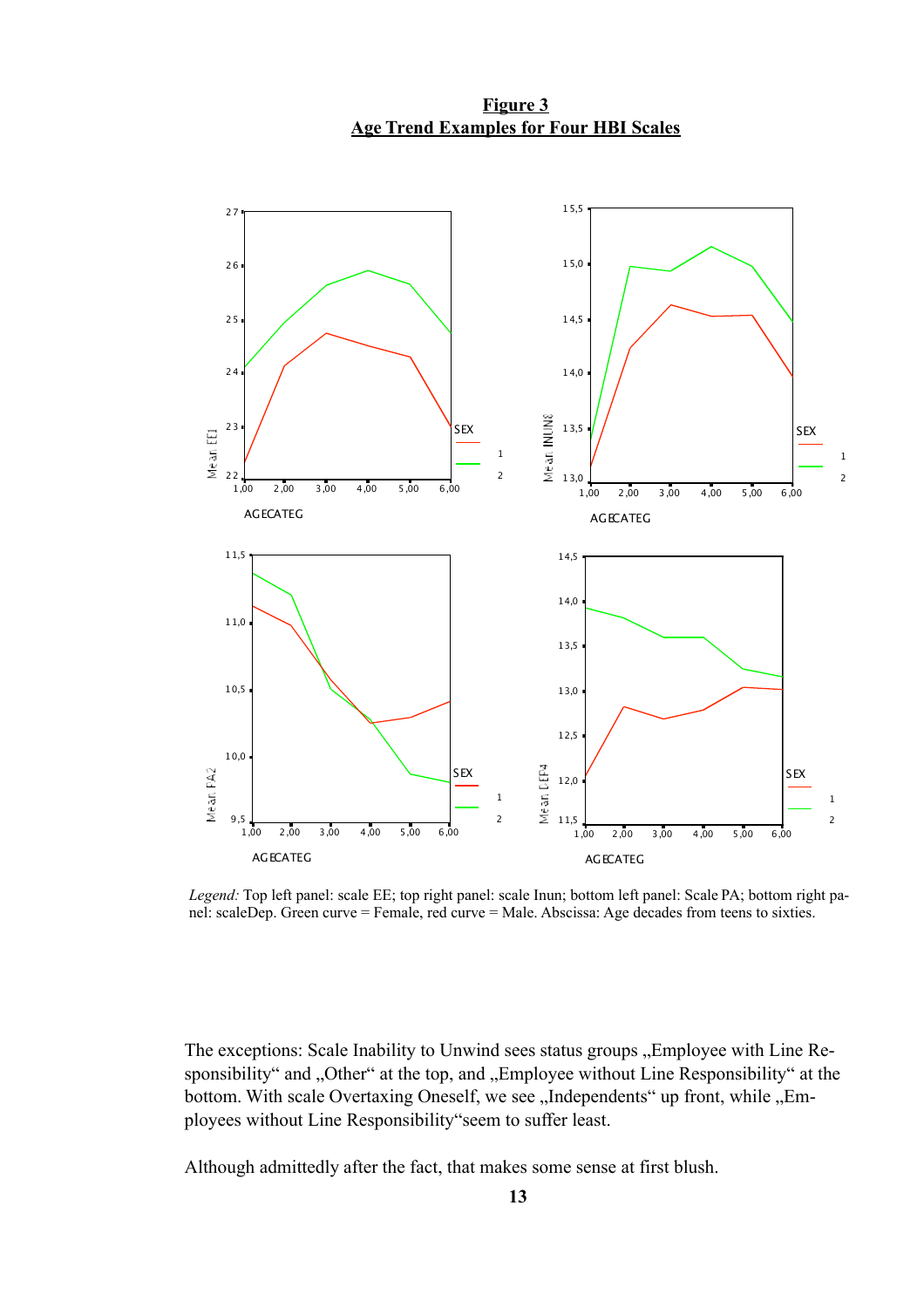Some attention to the "Other"group may be warranted. After all, they scored second highest on nine out of eleven burnout indicators and highest on one (EE). Who are those Others?

I had expected to find students and homemakers, but that was definitely not the whole story . It turned out that the majority of the 1883 respondents who had assigned themselves to the *Other* category would have better fitted one of the defined categories. There were public servants ("Beamte"), teachers, apprentices, consultants, firefighters and any number of jobs which in all likelihood were either employees without line responsibility or independent. But how to explain the conspicuously high burnout means?

After inspecting the job codes respondents had typed in (which included "blabla" and ", xxx", of course), four clusters seemed sufficiently frequent to use them in an analysis: *students* (including pupils, doctoral students, and apprentices; N = 540), *housewives* (all who mentioned they were housewives or homemakers or mothers;  $N = 104$ ), *teachers* (from Kindergarten teachers to school principals; all  $\alpha$ -education"; N = 343), and *public servants* ("Beamte"; including many police officers;  $N = 93$ ).

Thus, those four subcategories of "Other" were compared with the rest of the "Others" and with the vast remainder of SWB Sample 2 which includes categories 1-4 and 6 (cf. the list in Tab.  $2$ ).

The results supported two hunchs this writer has long held: Two categories of burnout victims go largely unnoticed, namely housewives and students (in the wide sense). Housewives (by definition all female; there was only a handful of housemen) scored highest in their gender category on scales Emotional Exhaustion, Depressive Reaction, Helplessness, Void, Tedium, Aggressive Reaction, and the CRISIS item, often markedly. Students (both male and female) scored highest on scales Personal Accomplishment and Overtaxing Oneself. Moreover, male students obtained the highest means among other males for scales Depression, Helplessness, Tedium, and the CRISIS item.

Also ran and got to the top of their gender field: male teachers for scale Emotional Exhaustion, and teachers of both genders for Inability to Unwind. Again, this does not seem too surprising.

Of course, we cannot rule out the possibility that it was just the most desparate housewives who took the HBI, whereas all the others live happily and will do so ever after. To study questions as these, other — much more costly — research approaches are indicated.

# Conclusions

The HBI appears to be a promising instrument for assessing individual and group levels of burnout. In view of the very short scales, reliabilities are adequate and validities mostly adequate.

This study explored for the most part one large international online sample. What emerged, however, cannot provide more than hunches, given the non-random character of the sample and its sub-samples.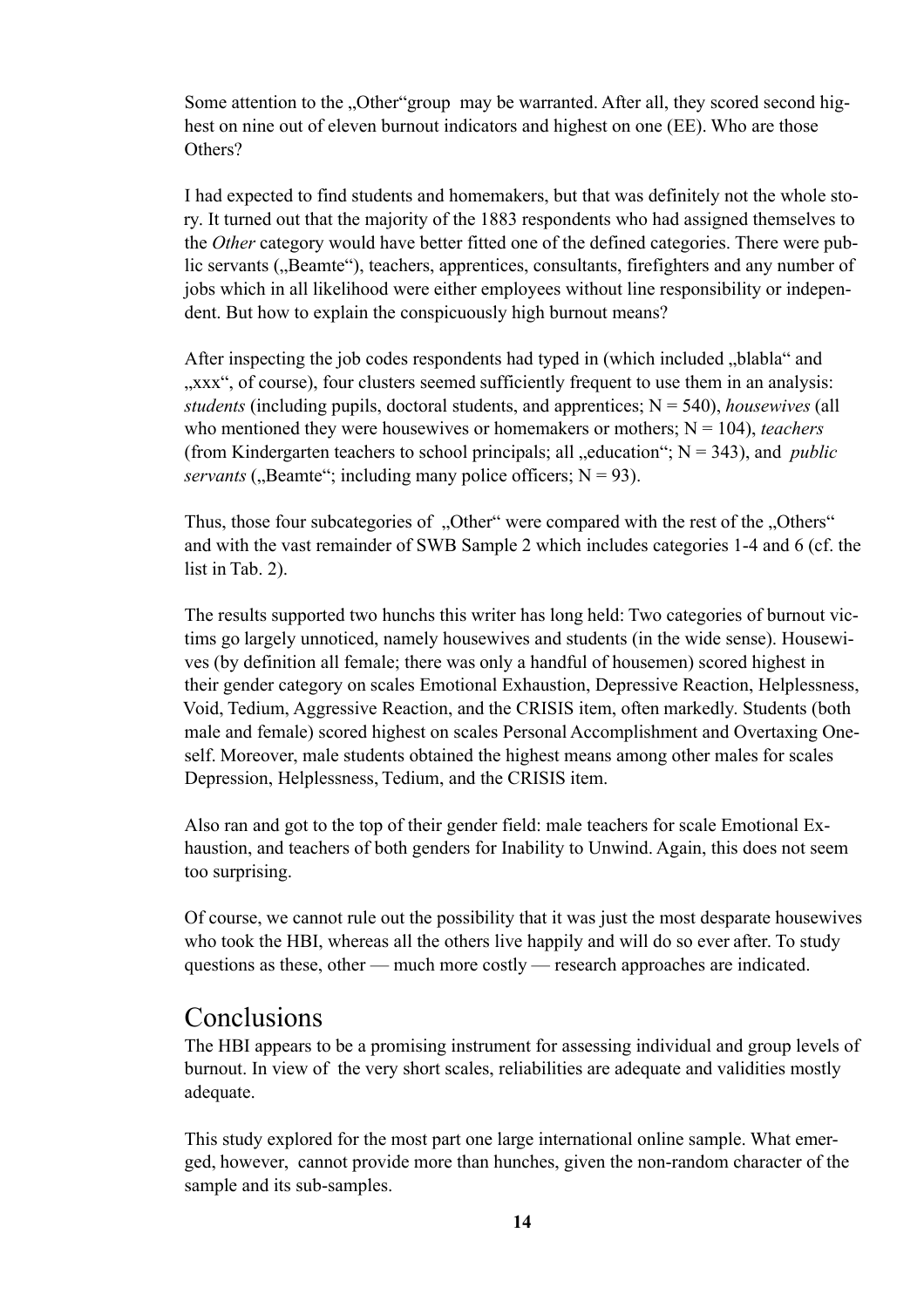# References

Aronson, E., Pines, A. M., & Kafry, D. (1983). *Ausgebrannt*. Stuttgart: Klett-Cotta.

Borkenau, P. & Ostendorf, F. (1993). *NEO-Fünf-Faktoren Inventar (NEO-FFI) nach Costa und McCrae.* Göttingen: Hogrefe.

Burisch, M. (1984a). Approaches to personality test construction: A comparison of merits. *American Psychologist, 39,* 214-227.

Burisch, M. (1984b). *The Maslach Burnout Inventory and the Tedium Measure: Reliability and validity in a German sample.* Unpubl. ms.

Burisch, M. (1997). Test length and validity revisited. *European Journal of Personality*, 303-315

Demerouti, E. (1999). *Burnout. Eine Folge konkreter Arbeitsbedingungen bei Dienstleis*tungs- und Produktionstätigkeiten. Berlin: Peter Lang

Ebbinghaus, M. (1986). *Erfassung von Burnout. Entwicklung und Überprüfung eines Meßinstrumentes für die Anwendung in verschiedenen Berufsber eichen.* Unpubl. thesis, U. Oldenburg, Germany.

Enzmann, D. (1996). *Gestresst, erschöpft oder ausgebrannt?* Munich: Profil

Fahrenberg, J. & Selg, H. (1973). *Das Freiburger Persönlichkeitsinventar*. Göttingen: Hogrefe (2nd ed.).

Fahrenberg, J., Selg, H. & Hampel, R. (1984). *Das Freiburger Persönlichkeitsinventar FPI. Revidierte Form FPI-R und teilweise geänderte Fassung FPI-A1.* Göttingen: Hogrefe.

Frick, U. & Filipp, G. (1997). *Gesundheitsberufe im Land Salzburg. Berufs- und Lebenssi*tuation. Salzburg, Austria: Amt der Salzburger Landesregierung.

Frühauf, F. (1990). *Entwicklung eines deutschen Burnout-Inventars*. Unpublished thesis, University of Hamburg.

Hagge, M. (2005). *Vergleich zweier deutscher Burnout-Inventare*. Unpublished thesis, University of Hamburg.

Maslach, C. & Jackson, S.E. (1986). *Maslach Burnout Inventory Manual (2d. ed.).* Palo Alto, CA: Consulting Psychologists Press.

Maslach, C., Jackson, S.E. & Leiter, M.P. (1996). *Maslach Burnout Inventory Manual (3d. ed.).* Palo Alto, CA: Consulting Psychologists Press.